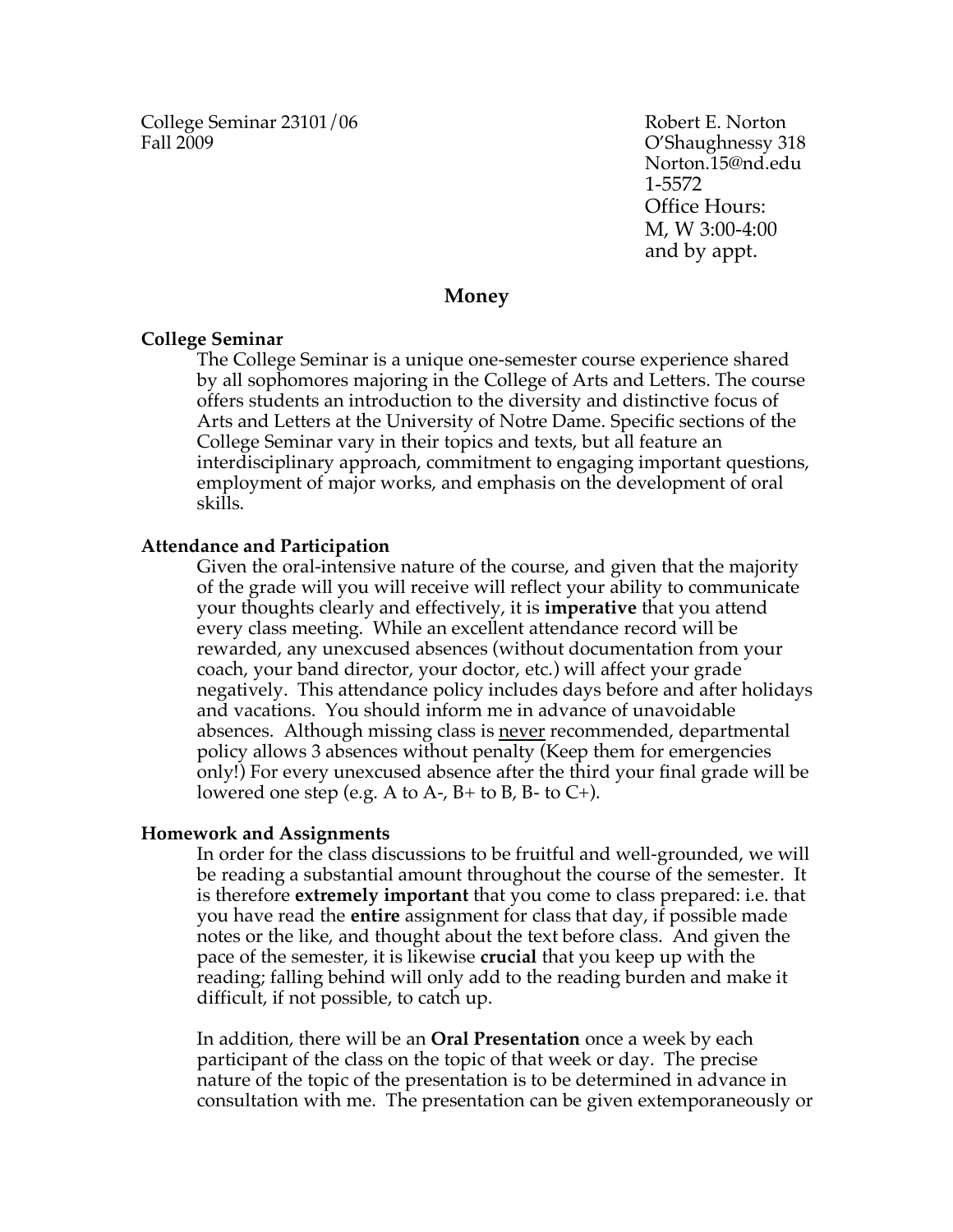from a written text (former preferred), but should be no longer than 15-20 minutes in length. The presentation will be followed by a short discussion of it by the class.

There will also be a short paper and a written final exam.

## **Honor Code**

Throughout all course activities, including written assignments, quizzes, and exams, the Honor Code is in effect: all of this work has to be your own and not anyone else's. To familiarize yourself with the Honor Code, please read the pertinent chapter in *Du Lac* (beginning on p. a-33): particularly section IV, entitled "Student Responsibilities under the Academic Code of Honor," points A through D; or visit http://www.nd.edu/~hnrcode/IV-Student\_Resp.htm. If secondary sources are used for any assignments, these sources should be listed in a bibliography at the assignment's end, and any quoted material should be placed in quotation marks and clearly attributed in a footnote. Plagiarism (i.e., any written work presented as entirely your own and original to the particular assignment that is *not*, in fact, entirely your own and/or original to the particular assignment) is a serious matter. If you have questions about this policy and how it applies to your work for our course, and if you are in doubt about the legitimacy of your activities with respect to this course, please don't hesitate to ask me–before any problems can arise.

## **Required Texts**

Niall Ferguson, *The Ascent of Money* Adam Smith, *The Wealth of Nations* Honoré de Balzac, *Père Goriot* Karl Marx and Friedrich Engels, *Manifesto of the Communist Party* John Maynard Keynes, *The Economic Consequences of the Peace* John Kenneth Galbraith, *Money: Whence it came, where it went* Margaret Atwood, *Payback*

There will also be a showing of films by Oliver Stone, *Wall Street* 

## **Requirements and Evaluation**:

| Attendance, Class Participation | $45\%$  |
|---------------------------------|---------|
| Oral Presentation               | $25\%$  |
| One Short Essay                 | $10\%$  |
| Final Exam                      | $20 \%$ |

## **Contacting and Meeting with Professor Norton:**

During office hours, I will be in my office in O'Shaughnessy 318, ready to discuss course issues or anything else. If you can't make my office hours, contact me after class or by e-mail; we can then either solve the issue right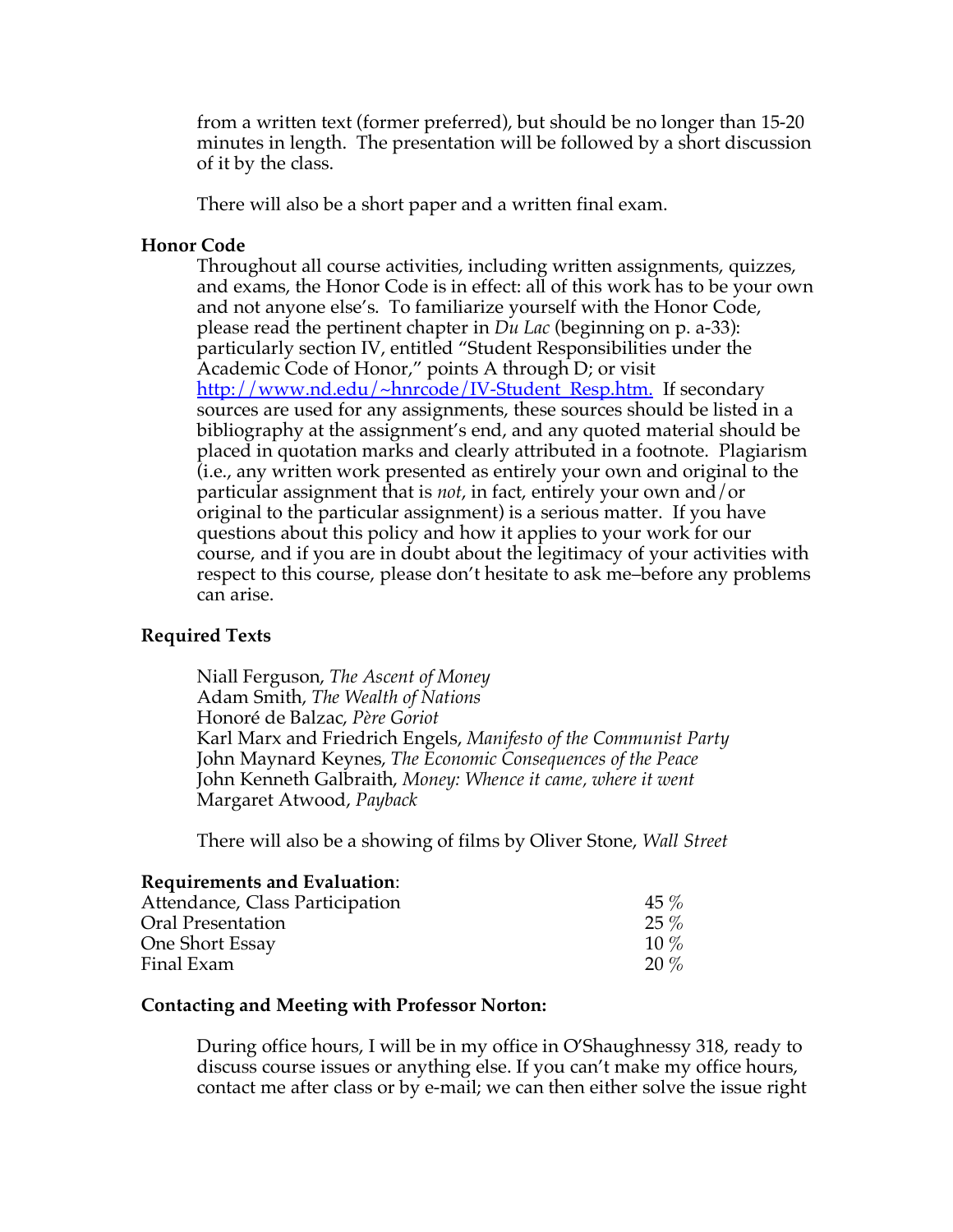|                                      | to get in touch with me to ask specific questions. |                                                                                                  |                                                                                          |
|--------------------------------------|----------------------------------------------------|--------------------------------------------------------------------------------------------------|------------------------------------------------------------------------------------------|
| <b>Week One</b>                      | Wednesday<br>Aug. 26                               | Introduction<br>Assignment:                                                                      | Niall Ferguson, Ascent of Money,<br>Introduction and Chapter 1                           |
| <b>Week Two</b><br>Monday<br>Aug. 31 |                                                    | Money and the Origins of Banking<br>Niall Ferguson, Ascent of Money,<br>Assignment:<br>Chapter 2 |                                                                                          |
|                                      | Sept. 2                                            | <b>Wednesday "Of Human Bondage"</b><br>Assignment:                                               | Niall Ferguson, Ascent of Money,<br>Chapter 3                                            |
|                                      | <b>Week Three</b><br>Monday<br>Sept. 7             | "Blowing Bubbles"<br>Assignment:                                                                 | Adam Smith, The Wealth of Nations,<br>Book I, Chapters I-VII (pp. 7-71).                 |
|                                      | Sept. 9                                            | <b>Wednesday</b> Labor and Commodities<br>Assignment:                                            | Adam Smith, The Wealth of Nations,<br>Book I, Chapters VIII-X (pp. 72-160).              |
| <b>Week Four</b>                     | Monday<br>Sept. 14                                 | <b>Stocks</b><br>Assignment:                                                                     | Adam Smith, The Wealth of Nations,<br>Book II, Chapters I-III (pp. 291-371).             |
|                                      | Sept. 16                                           | <b>Wednesday</b> More Stocks<br>Assignment:                                                      | Adam Smith, The Wealth of Nations,<br>Book IV, Intro and Chapters I-II (pp.<br>447-524). |
| <b>Week Five</b>                     | Monday<br>Sept. 21                                 | Political Economy<br>Assignment:                                                                 | Honoré de Balzac, Père Goriot,<br>Introduction and to p. 90.                             |
|                                      | Wednesday<br>Sept. 23                              | Old Goriot<br>Assignment:                                                                        | Honoré de Balzac, Père Goriot, pp. 90-<br>191.                                           |
| <b>Week Six</b>                      | Monday                                             | Balzac, Writing and Money                                                                        |                                                                                          |

there or set up a time to meet. E-mail (Norton.15@nd.edu) is a good way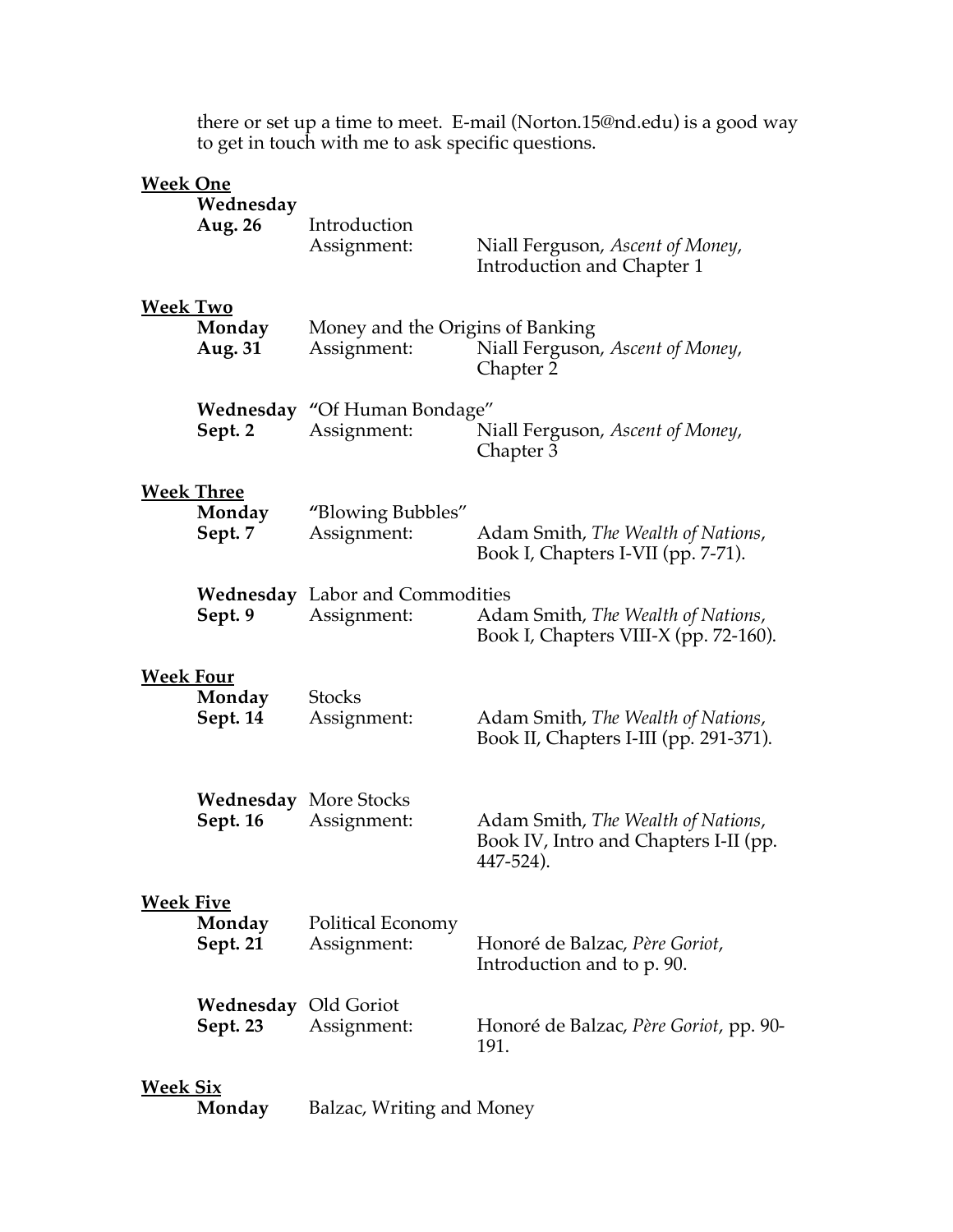|                  | Sept. 28                               | Assignment:                                                    | Honoré de Balzac, Père Goriot, to end.                                                                         |
|------------------|----------------------------------------|----------------------------------------------------------------|----------------------------------------------------------------------------------------------------------------|
|                  | Sept. 30                               | <b>Wednesday</b> Wages of Sin<br>Assignment:                   | Karl Marx, Friedrich Engels, Communist<br>Manifesto                                                            |
|                  | <b>Week Seven</b><br>Monday<br>Oct. 5  | Workers of the World Unite!<br>Assignment:                     | Georg Simmel, "The Philosophy of<br>Money"                                                                     |
|                  | Oct. 7                                 | <b>Wednesday CLASS CANCELLED</b><br>Assignment:                | Georg Simmel, "The Philosophy of<br>Money"                                                                     |
|                  | <b>Week Eight</b><br>Monday<br>Oct. 12 | Simmel and the Sociology of Money<br>Assignment:               | John Maynard Keynes, The Economic<br>Consequences of the Peace, Introduction<br>and Chapters I-III, pp. ix-55. |
|                  | Oct. 14                                | <b>Wednesday</b> Europe and the First World War<br>Assignment: | Keynes, The Economic Consequences,<br>Chap. IV, pp. 56-112.                                                    |
| Mid-Term Break   |                                        |                                                                |                                                                                                                |
| <u>Week Nine</u> | Monday<br>Oct. 26                      | Versailles<br>Assignment:                                      | Keynes, The Economic Consequences,<br>Chap. V, 113-225.                                                        |

**Oct. 28** Assignment: Keynes, *The Economic Consequences*, to end.

# **Week Ten**

| .<br>Monday<br><b>Nov. 2</b> | The Consequences<br>Assignment: | John Kenneth Galbraith, Money: Whence<br><i>it came, where it went, Chapters I-VI, pp.</i><br>$1-67.$ |
|------------------------------|---------------------------------|-------------------------------------------------------------------------------------------------------|
|                              |                                 |                                                                                                       |

**Wednesday** The Origins of Today

**Wednesday** The "Peace"